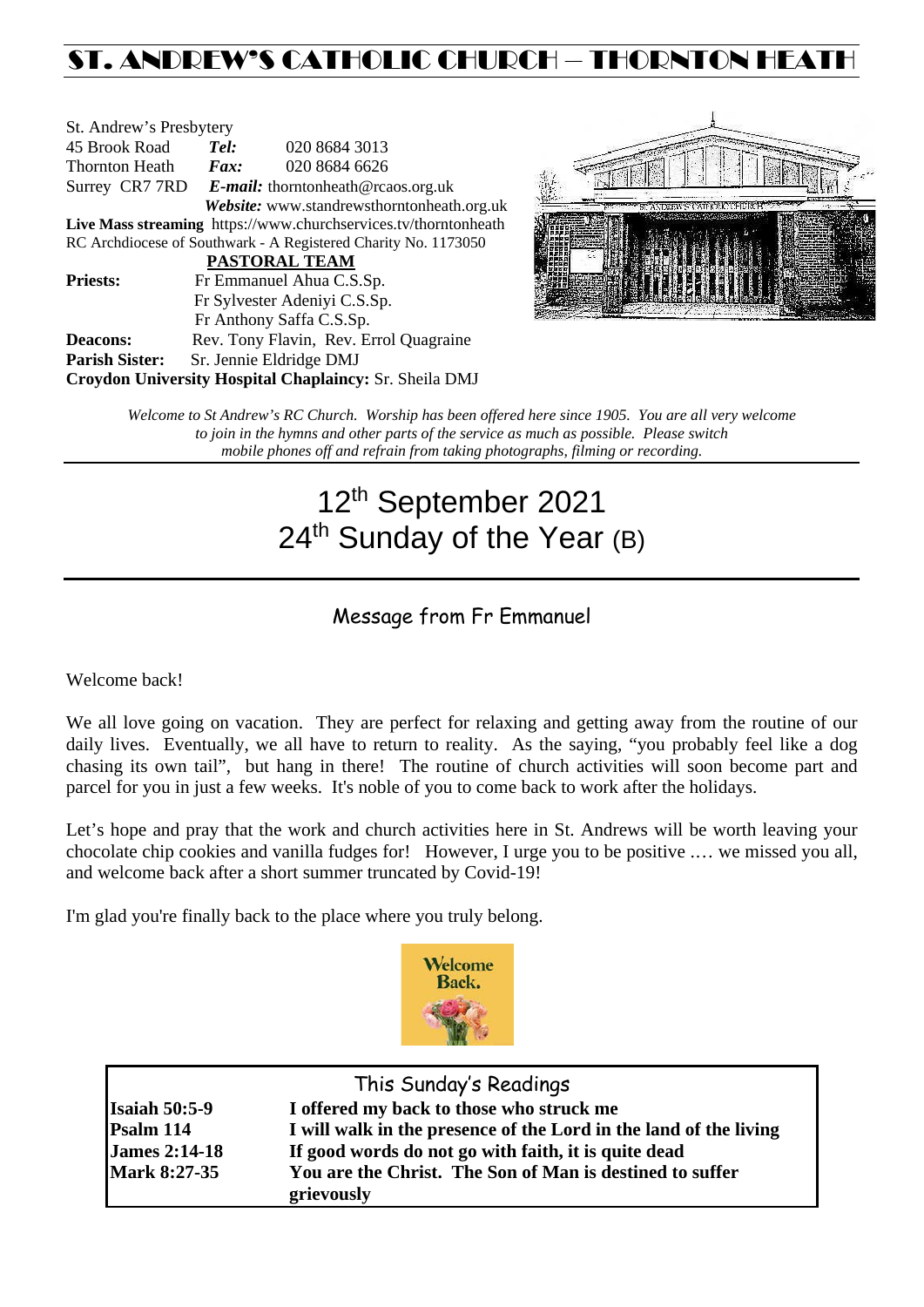| Sunday 12 <sup>th</sup> September    |                    | 6.00pm (Saturday) First Mass of Sunday | Oseremen (Birthday & Guidance)      |
|--------------------------------------|--------------------|----------------------------------------|-------------------------------------|
| 24 <sup>th</sup> Sunday of the Year  | 9.30am             | <b>Mass</b>                            | Madie Parsooramen RIP $(3rd$ month) |
|                                      | 11.30am            | <b>Mass</b>                            | Andrea Bent-Lee RIP                 |
|                                      |                    |                                        |                                     |
|                                      | 6.00 <sub>pm</sub> | <b>Mass</b>                            | For the People of the Parish        |
| Monday 13 <sup>th</sup> September    | 7.30am             | Mass                                   | Mrs Audrey Hopkins (Sick)           |
|                                      | 10.00am            | <b>Mass</b>                            | Pam & Bernard Freeman (Wedding      |
|                                      |                    |                                        | Anniversary)                        |
| Tuesday 14 <sup>th</sup> September   | 7.30am             | <b>Mass</b>                            | Peter & Heather Nicholas -          |
|                                      |                    |                                        | (Anniversary)                       |
|                                      | 10.00am            | <b>Mass</b>                            | Philip & Hannah Athayde (Wedding    |
|                                      |                    |                                        | Anniversary)                        |
| Wednesday 15 <sup>th</sup> September | 7.30am             | <b>Mass</b>                            | J. Okoroafor & Family (Wellbeing)   |
|                                      | 10.00am            | <b>Mass</b>                            | Brigid Lakhani RIP Anniv            |
| Thursday 16 <sup>th</sup> September  | 7.30am             | <b>Mass</b>                            | Mrs Lily Paes RIP Aniniv            |
|                                      | 10.00am            | <b>Mass</b>                            | Annemarie Paterson (Thanksgiving)   |
| Friday 17 <sup>th</sup> September    | 7.30am             | <b>Mass</b>                            | Michael & Candice (Thanksgiving)    |
|                                      | 10.00am            | <b>Mass</b>                            | Anthonio & Maria Conleicao De Souza |
|                                      |                    |                                        | $-$ (For the Souls)                 |
|                                      | $10.30 - 12$ noon  | <b>Adoration</b>                       |                                     |
| Saturday 18 <sup>th</sup> September  | 9.30am             | Mass                                   | Paul Etuka RIP                      |
|                                      | $10.00 - 10.30$ am | <b>Confessions</b>                     |                                     |
|                                      | $5.00 - 5.30$ pm   | <b>Confessions</b>                     |                                     |
|                                      | 6.00 <sub>pm</sub> | First Mass of Sunday                   | For the People of the Parish        |
| Sunday 19th September                | 9.30am             | <b>Mass</b>                            | Bernard Freeman (Birthday)          |
| $25th$ Sunday of the Year            | 11.30am            | Mass                                   | The Pakium Family, Michael, Andrea  |
|                                      |                    |                                        | & Rosemary                          |
|                                      | 6.00 <sub>pm</sub> | <b>Mass</b>                            | Jim & Mark Gilbert RIP              |

Diary for the Week

Church cleaners: this week: Judie's Crew, next week: Fifi's Group

## St. Andrew's Parish Notices

#### **WELCOME BACK**

Welcome back to all our parishioners, we hope you have had a good, safe and restful summer break.

Please can we ask you to continue to use a face covering if you are able to and to use the hand sanitiser when entering our Church.

#### **SECOND COLLECTION**

There will be a second collection today for the Catholic Education Service (CES). The CES acts on behalf of the Catholic Bishops' Conference to support Catholic education, working closely with the British and Welsh governments. Catholic schools make up 10% of the national total of maintained schools, with over 2,000 Catholic schools, academies and colleges in England educating over 800,000 students. The CES is the chief negotiating and advisory body on matters affecting all aspects of Catholic education, and it also provides financial assistance for school transport in rural areas.

Especially today on Education Sunday, the focus is to thank all those who work in Catholic schools for their hard work and dedication over what has been a very challenging 18 months.